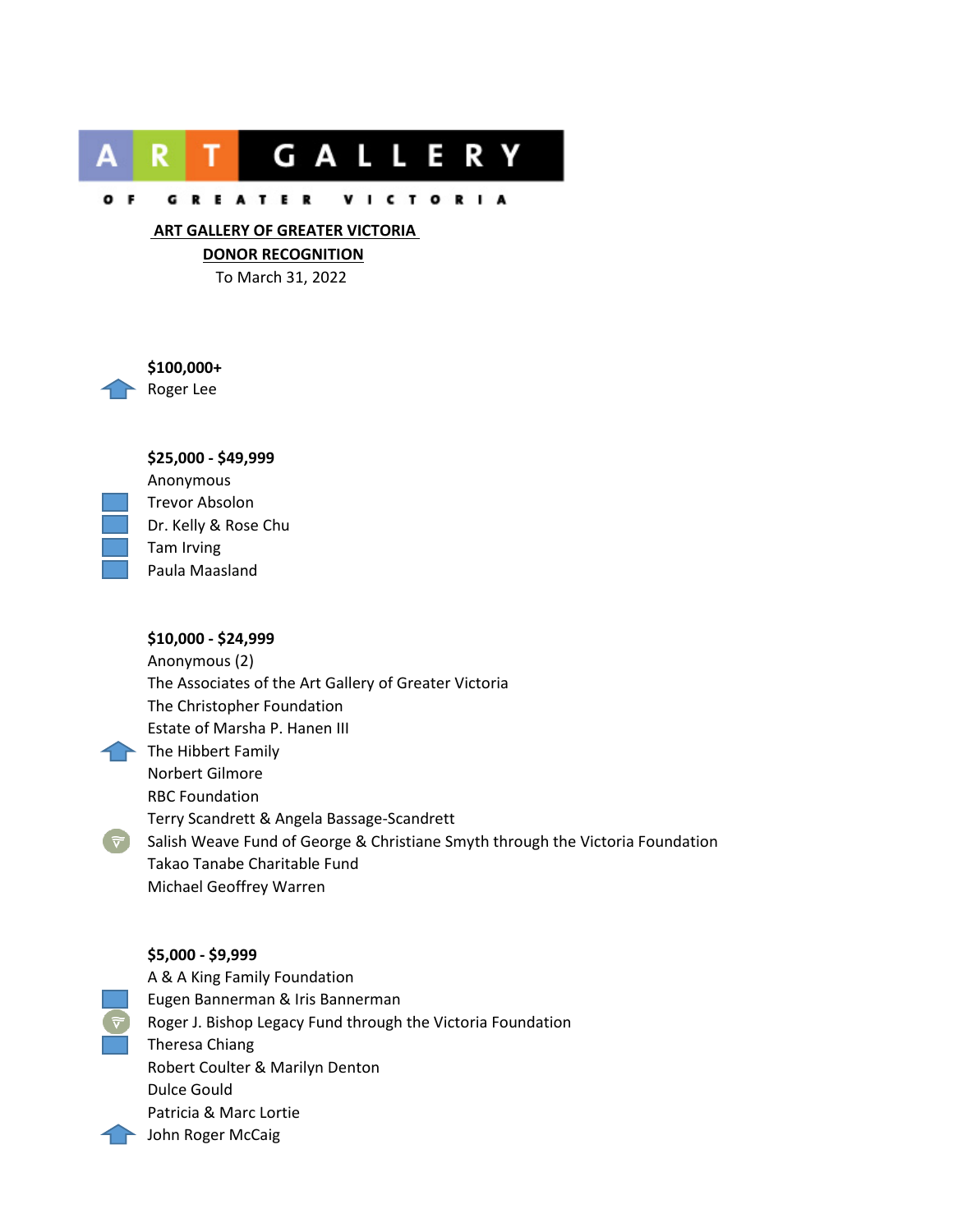Jayce Salloum Katherine I. Young

**\$2,500 - \$4,999** Leonda Adler in memory of Eric Adler Pat & Anne Anderson Gary & Susan Braley John & Donna De Haan Helen Edwards Donald N. Gain Fund through the Victoria Foundation Ms. Pauline Greenhill Tiit Kõdar D. Christopher Lawless James C. McGrath Stefan & Magdelena Opalski Carol Potter Peckham  $\overline{v}$  Hon. Anne Russell, Q.C. & Dr. Donald Russell -Pass Through Grants through the Victoria Foundation Ann-Lee & Gordon Switzer

#### **\$1,000 - \$2,499**

Anonymous (4) Isobel M. Assad  $\triangledown$  Ian & Gloria Back Fund through the Victoria Foundation Dr. Perry Bamji and the late Mrs. Annamaria Bamji  $\blacktriangleright$  Andrew D. Beckerman through the Victoria Foundation Max & Lynn Blouw Silvia M. Bonet Senator Patricia E. Bovey Charlene J. Brown James Byse Arnold Campbell Ian & Marjorie Clark Mary Davie Anna De Luca & Chris Thompson  $\widetilde{\nabla}$ Beth Stevenson & Leland Donald Fund via the Victoria Foundation Commodore Jan & Janice Drent Bobbie & Don Farquhar Lee Ferreira & Loraine Ferreira Lynda N. Gammon Bertrand Gerstein Family Foundation Jackie and Neil Hamilton Mir Huculak Fiona Hunter Bill & Joan Huzar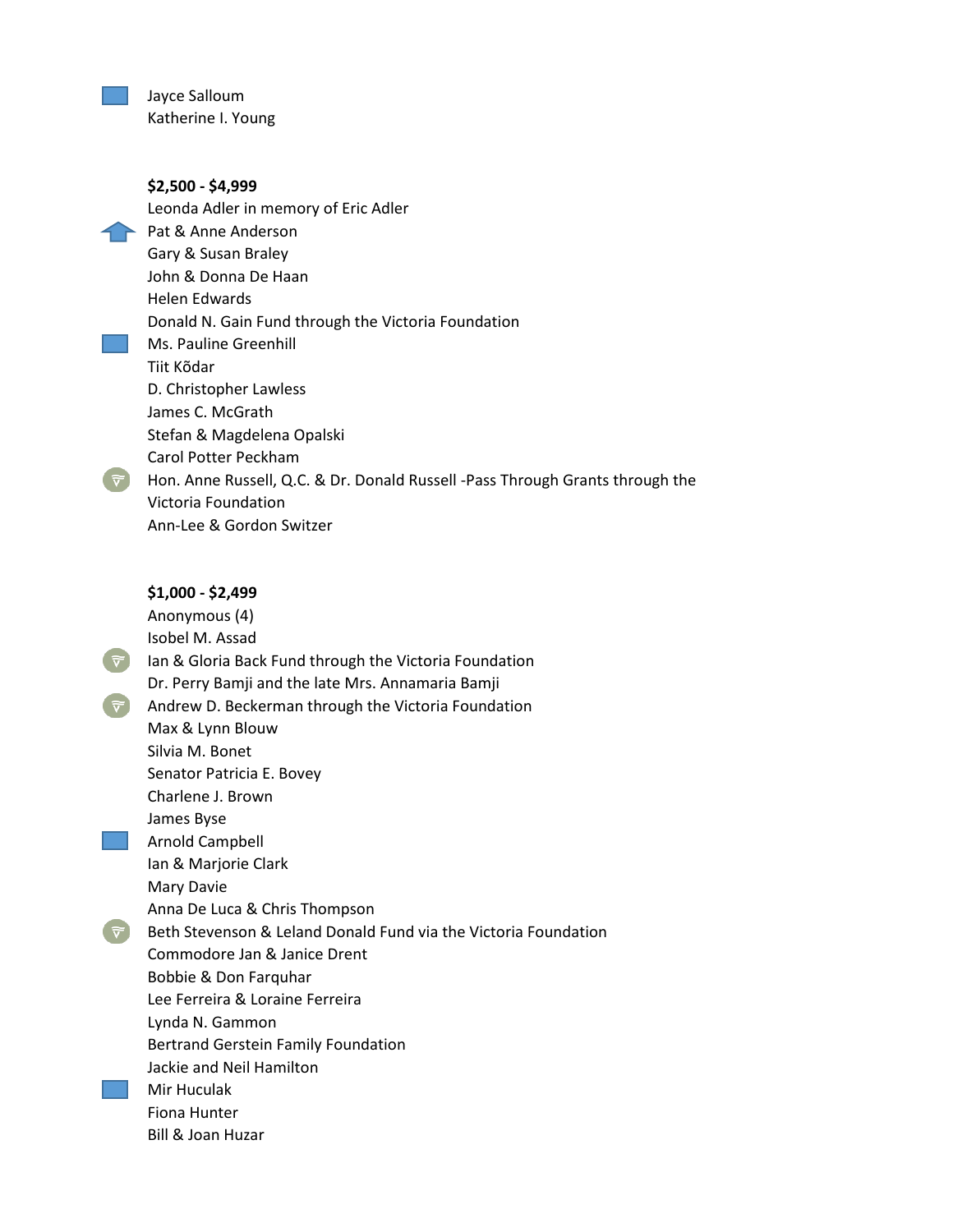Donna M. Jones Martin & Patti-Anne Kay Dr. Oliver & Helen Lantz Christine Laptuta Dean & Barbara Lawton Victor G. Lotto Carol Macdonald Hugh A. Maclean Lynne S. Masse-Danes Anne Mayhew Paul McKibben & Heather Bindseil The Meagher Family Hazel Morris Sheila & John Prins **Audrey Riller** Janyce Ronson Carole Sabiston Sheridan Scott Dr. Henry & Joan Shimizu June E. Sohuus Sheila R. Southworth Garth & Lynette Thurber through the United Way Lower Mainland Estate of Michael Ronald Tyler Wendy H. Warren Ian Wilson & Johanna Wellheiser Ruth Wittenberg & the late Paul Jarman

#### **\$500 - \$999**

Anonymous (8) Godfrey D. Archbold Kandis Armstrong & Andy Mikita Carol Barber Shirley Barrett Robert & Birgit Bateman Canada Helps Paula Chegwidden Nora & Eric Clarke Dr. Mary W. Conley Jennifer M. Coy Renate & John Dorken Laura Dibrell Ferreira Pat I. Firth **The James Gibson** Jill Gibson Robert & Susan Gill Brian Gordon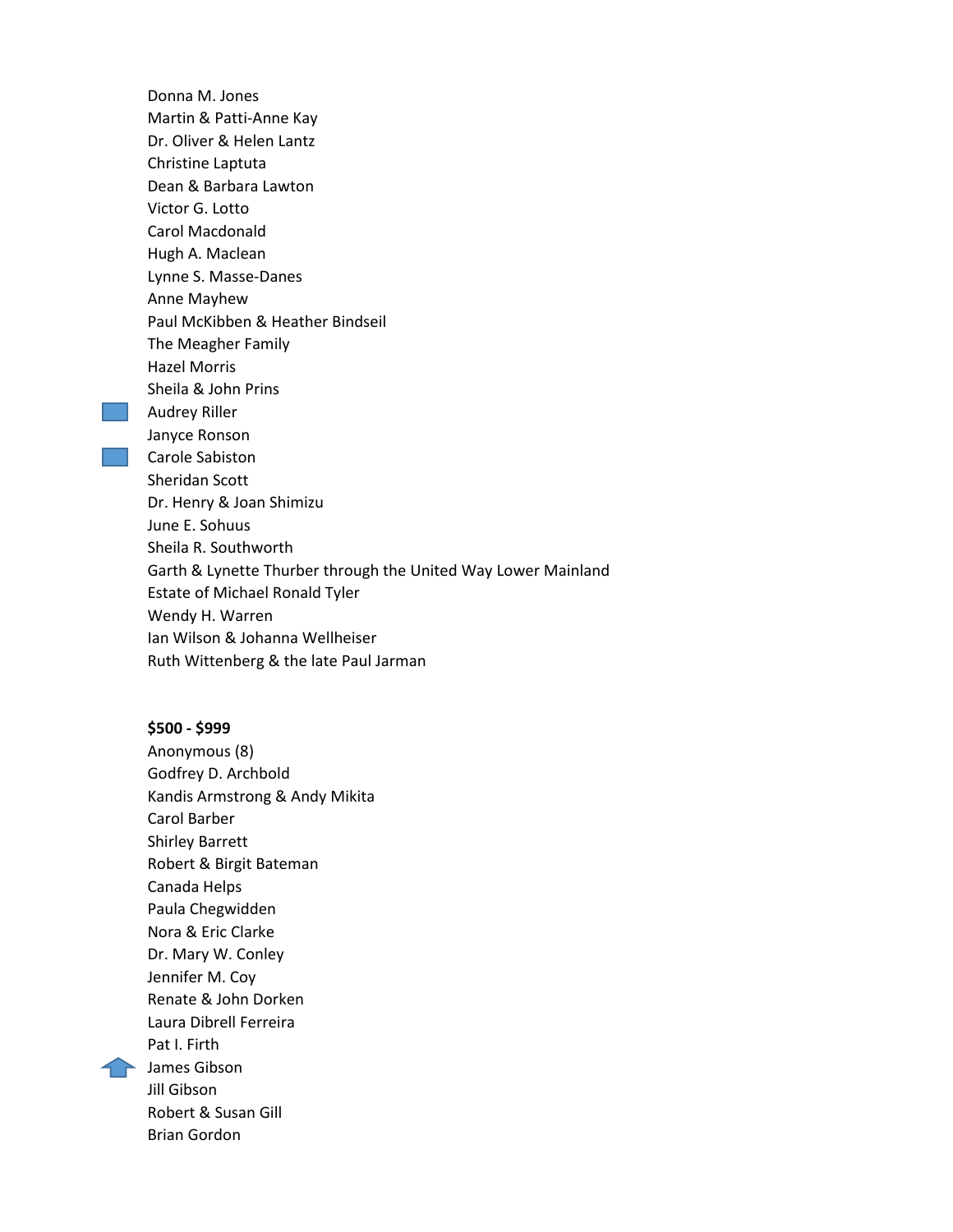Dr. Barry & Marilyn Gough Joe & Linda Harvey Mona Herring Sandra Hudson Thomas Kerr & Jan Craig Steve T. Koerner Robert Lantos Diana & Ken Leung William H. Longstaff Barb & Rainer Lucas Yvonne A. MacKenzie  $\widehat{\nabla}$ Peter & Helen Malcolm - Marymax Fund through the Victoria Foundation Claude H. Maurice Diane H. McLaren Mrs. Joan McNeely Peter & Lisa Miller Nancy G. Morison Ruth Mossop Shelly Munro Sally B. Murphy  $\triangledown$  Dorothy A. Naylor Fund through the Victoria Foundation Thomas A. Pound Frances M. Quetton Laylee Rohani & Dusty Delain Mary Scobie & Paul Boughen Diane Scott David A. Sproule Suzanne Stewart Judy M. Thompson Alan R. Tompson David & Dorothy Torontow David N. J. Wardell Sheila Watson Dr. René & Allison Weir Lydia Wingate Myron Wu David J. Zaparinuk

# **\$250 - \$499**

Anonymous (1) Nancy Adrian-Hall Neil Banera & Livia Meret Benivity Sylvia Bews-Wright Boris Bohuslawsky David & Diane Bond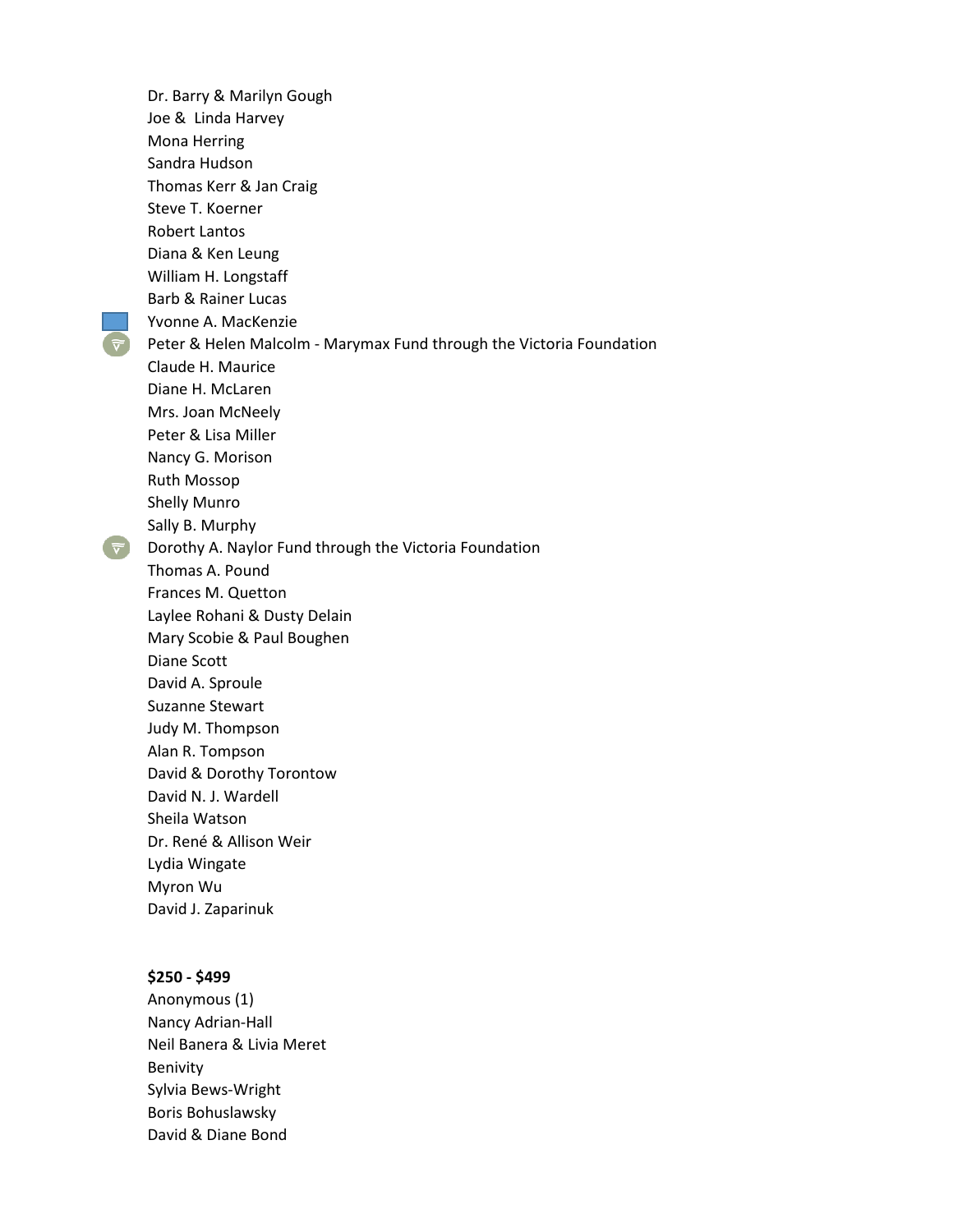Sheila Bradley Diana & Michael Butler Sylvia M. Camp Isla Carmichael & Tim Little Kim S. Carter Dr. Janet H. Cauthers Sheridan Cooper Judith & Donald Daly Barry & Vicki Davis Leelah Dawson & Rhordon Wikkramatileke Laurie & Jerry Farley Shane Ford & Theresa Zapach James & Susan Henwood Sheila Hodgson G. Victor Hori & Heather Midori Yamada Barbara Housser Al Hurd & Sue Wilson Roy & Jennifer Hyndman Peter Isaac Lydia and Don Kasianchuk Louise C. Klaassen John E. Laing Megan & Don Landels Gift of Kathlyn & Robie Liscomb, Given in memory of Dr. Judith Patt Warren Magnusson & Sharon Walls Julia C. Marshall Jack Mayer & Selma Linzer Susan McGillivray Lois A. McNabb Anne C. Minnings Frank Mitchell Michael J. Moody Michael Morris Carol Navickas Gregory Pedersen Kerrie Penney & Don Swystun Kim A. Potash Douglas & Carole Raines Avis M. Rasmussen Diane Rickson Oliver Robinow & Gwen Thompson-Robinow Leonard & Dianne Roy Michiko Sakamoto-Senge Laura E. Scott Colleen Skidmore & Joseph Owens Wayne Strelioff & Colleen Warren Susan Swann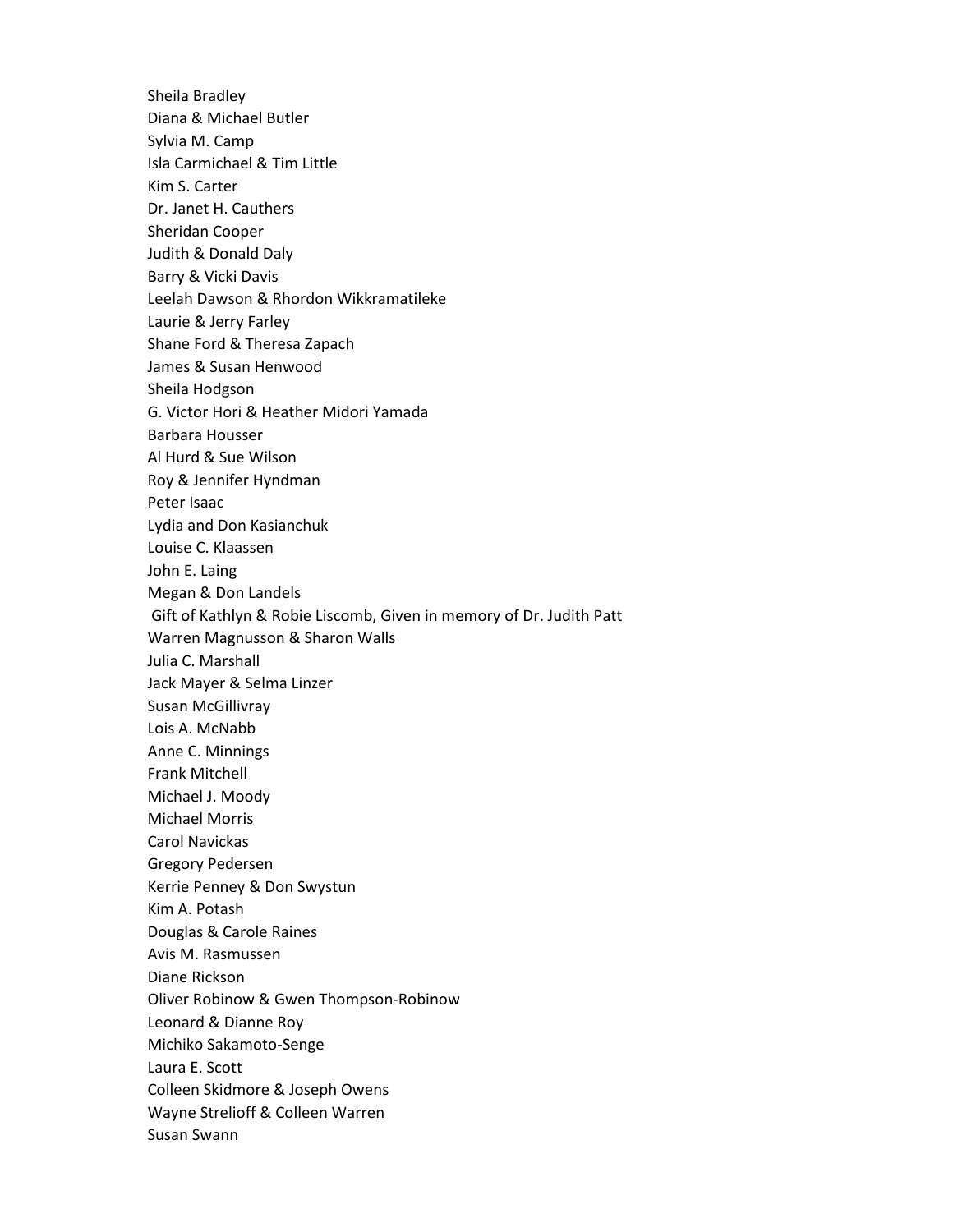Lynne Thomas John Tucker & Christine St. Peter Dr. Jennifer Waelti-Walters Merrie-Ellen Wilcox & Christopher Butterfield Don Wiley & Sheila Mawson Barbara L. Wilson Susan Younie

### **LEGEND**

Gifts of Cultural Property or Works of Art Gift to the Capital Campaign Gift made through The Victoria Foundation

#### **GIFTS IN MEMORY**

Agnes Ananichuk Merrill Cook Marie Crofton Shushan Egoyan Enn Kuhi Dulce Gould Jean Elizabeth Kõdar Edmund A. Navickas Elsie Newlove Dr. Judith Patt Louise Watt

#### **BEQUESTS**

Estate of Marsha P. Hanen III Estate of Dulce Gould Estate of Sheila R. Southworh Estate of Michael Ronald Tyler

#### **GOVERNMENT**

British Columbia Arts Council British Columbia Museums Association Canada Council for the Arts Canada Council for the Arts Canadian Museums Association Canada Summer Jobs (Employment and Social Development Canada) Capital Regional District New Horizons for Seniors Program (Employment and Social Development Canada) Young Canada Works in Heritage Organizations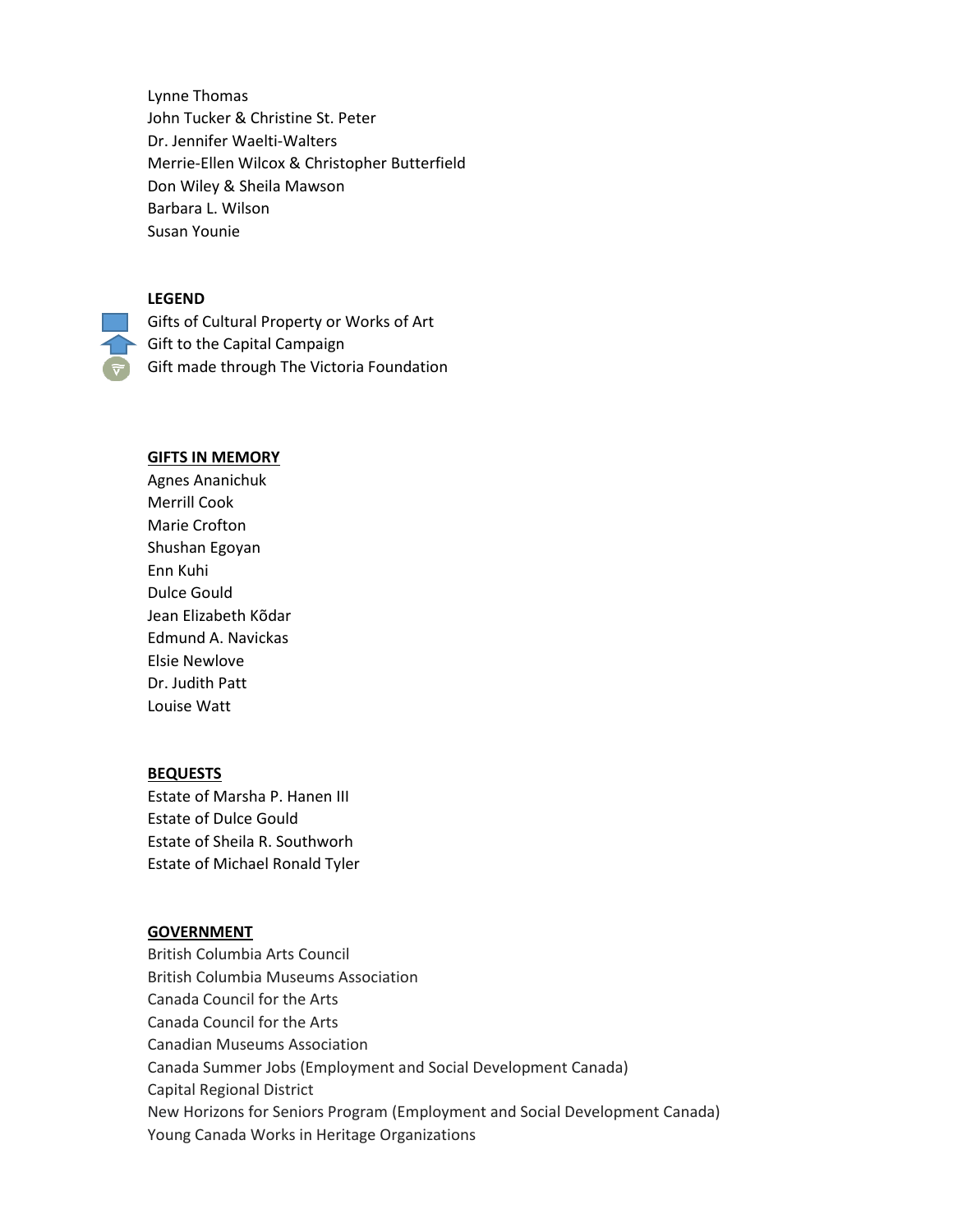#### **SPONSORS**

#### **\$25,000-\$49,999**

TD Bank Group Trapeze Communications

#### **\$10,000 - \$24,999**

Jawl Properties RBC Foundation- Emerging Artists Project Takao Tanabe Charitable Fund Times Colonist The Christopher Foundation

#### **\$5,000- \$9,999**

Island Blue Art and Framing Paul Barron - Odlum Brown Limited Sandra Hudson Communications Inc. Parkside Hotel and Spa

#### **\$1,000 - \$4,999**

Front Street Pictures Long and McQuade Musical Instruments Old Victoria Water Company Shampoo Hair Bar

#### **\$500-\$999**

Atlas Audio Video Unlimited Bosley's Duttons Real Estate Opus Art Supplies Prestige Picture Framing She's Got Balls Home Décor The Makehouse

*The Art Gallery of Greater Victoria is grateful for our ongoing relationships with the following businesses: Charelli's Deli and Catering, Food For Thought Catering, Lighthouse Brewing, Mission Hill Family Estates, Ocean 98.5 and Jack FM, Parkside Hotel and Spa, Truffles Catering, Used.ca.*